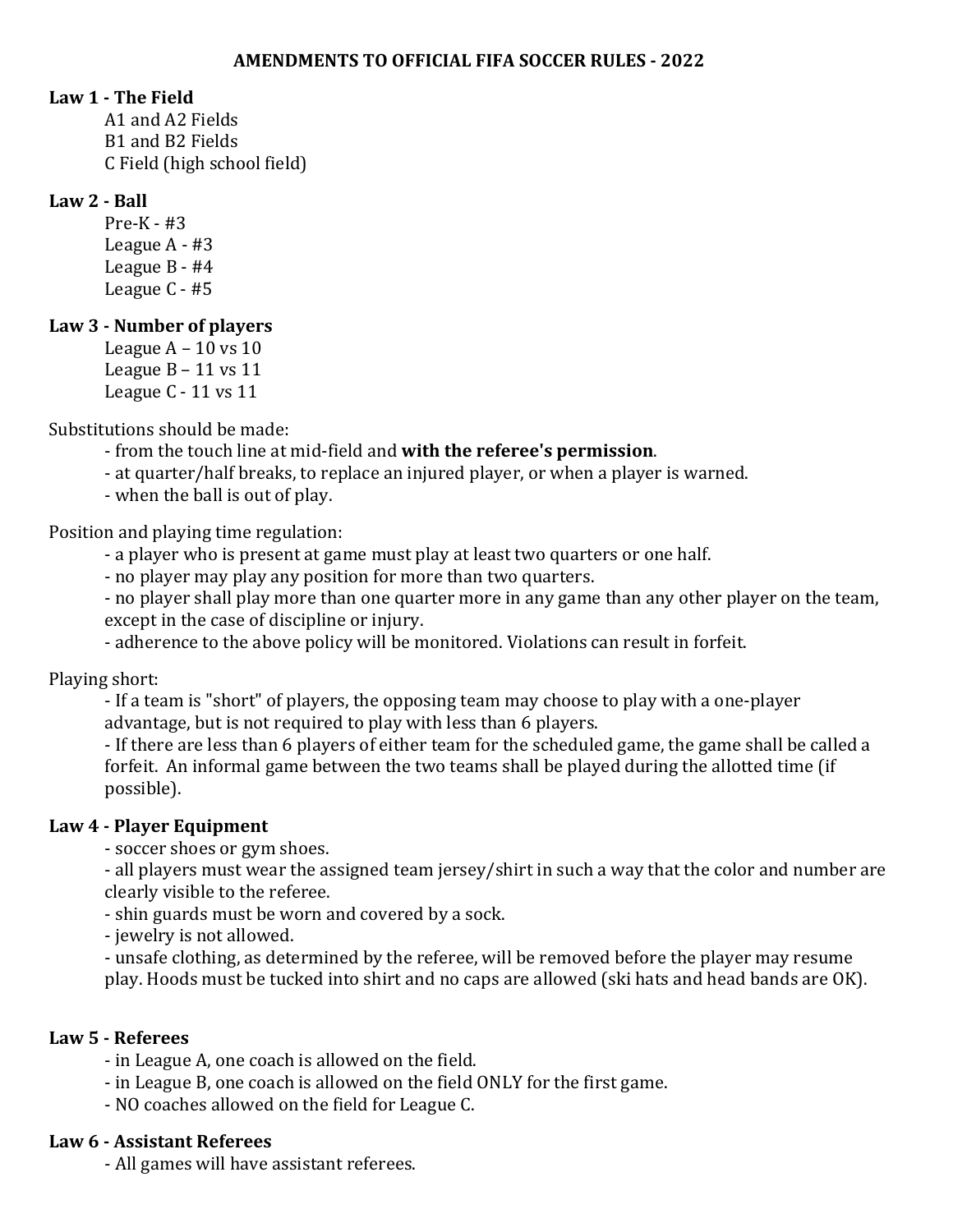### Law 7 - Duration of the game

- A League 9 minute quarters
- B League 23 minute halves
- C League 26 minute halves

### Terminated Game:

- Games may be cancelled due to inclement weather (rain, electrical storm, or darkness) by the director or by the referee during the course of play. The game shall be considered an official game if one half of the game has been completed. If not, the game will be rescheduled.

### Law 8 - Start and restart of the game

- A coin is tossed and the team which wins the toss decides which goal it will attack in the first half of the match or if they prefer the kick-off.

### Law 9 - The Ball in and out of Play

- Ball must cross the line of play completely for it to be out.

## Law 10 - The Method of Scoring

- Ball must cross the line completely for the goal to be counted.

## **Law 11 - Offside**

- Offsides only in C League.

## **Law 12 - Fouls and Misconduct**

- Female players may protect their chests from impact of the ball by holding their arms against the chest, however, any movement of the arms toward the ball shall be considered an intentional handling.

### **Law 13 - Free Kicks**

- Indirect Kicks-Ball must be touched by two players or more before it goes into the goal.

- Direct Kicks-Ball can go in the goal with only one touch.

### **Law 14 - the Penalty Kick**

**-** No penalty kicks in A league. If there is a foul or hand inside the area or "box", the ball will be played at the closest of the large area with a wall.

### **Law 15 - Throw-in**

- League A will have unlimited re-throws for incorrect throw-ins.

- League B will have unlimited re-throws for incorrect throw-ins ONLY on the first game.

### **Law 16 - Goal Kick**

- Ball is in play once it's kicked and does not have to leave penalty area. Opponents must be outside of penalty area.

# **Law 17 - The Corner Kick**

### **Other Rules:**

- Only players that are registered and on an official roster may play in KPD games
- No players will be added to any roster as of today.

### **Practices:**

- A team practice may not exceed 2 hours per week or 1 hour per day.
- Coaches will cancel their own practices due to bad weather or bad fields.